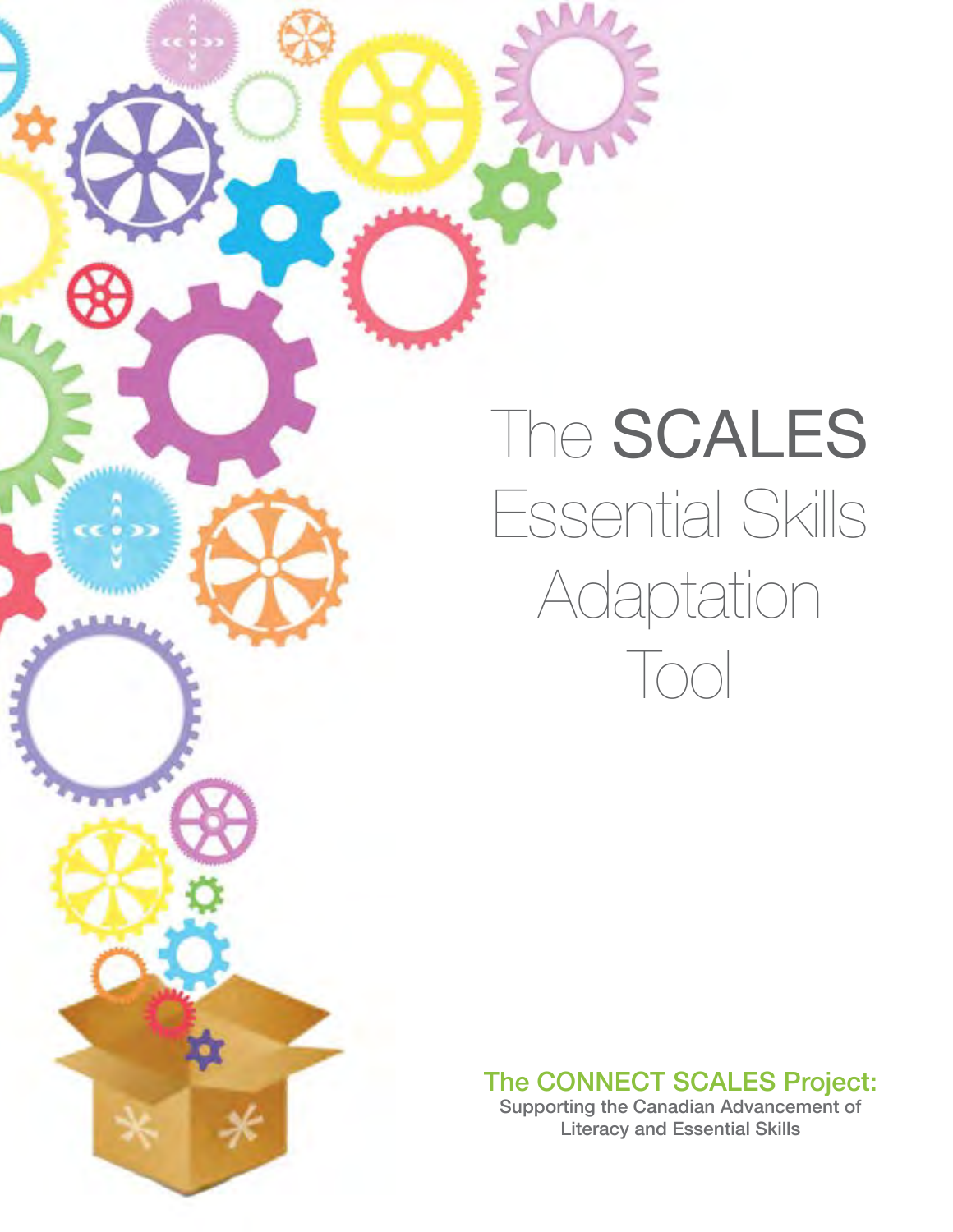## **The Essential Skills Adaptation Tool Process**

#### **Make sure you can adapt the tool in question**

**HRSDC** allow their tools to be adapted. However, if it is unclear, check copyright / ownership to ensure you are okay to proceed with tool adaptation. Request and obtain permission in writing if needed.

#### **Identify the reason for adapting the tool 2**

(Adapted from UNESCO's Open Training Platform: http://opt.unesco-ci.org/)

Common Reasons for Adapting a Tool:

- Re-branding: adding your organizational name, logo and contact information
- Localizing: adding local / relevant examples
- Visual appeal to target audience
- Contextualizing: changing the content and syntax to match characteristics of the local audience and principles espoused by the organization



#### Identify the specific reasons for adapting the tool

| Rebranding                         | Localizing                                        | <b>Visual Appeal</b>                              | Contextualizing                                                                               |
|------------------------------------|---------------------------------------------------|---------------------------------------------------|-----------------------------------------------------------------------------------------------|
| Include our<br>organizations' logo | Include example<br>typical of specific<br>clients | Make visually<br>appealing to specific<br>clients | Change to embed specific<br>content                                                           |
|                                    | Must obtain relevant<br>example                   | Requires graphics<br>person                       | <b>Requires Essential Skills</b><br>knowledge to ensure the tool<br>meets intended objectives |



#### **Determine how to proceed with adaptation 4**

Identify how you will adapt the tool taking into account the reason for adapting and considerations you have identified.

- What do you need to do?
- Who will do it?
- What qualifications do they need to have?